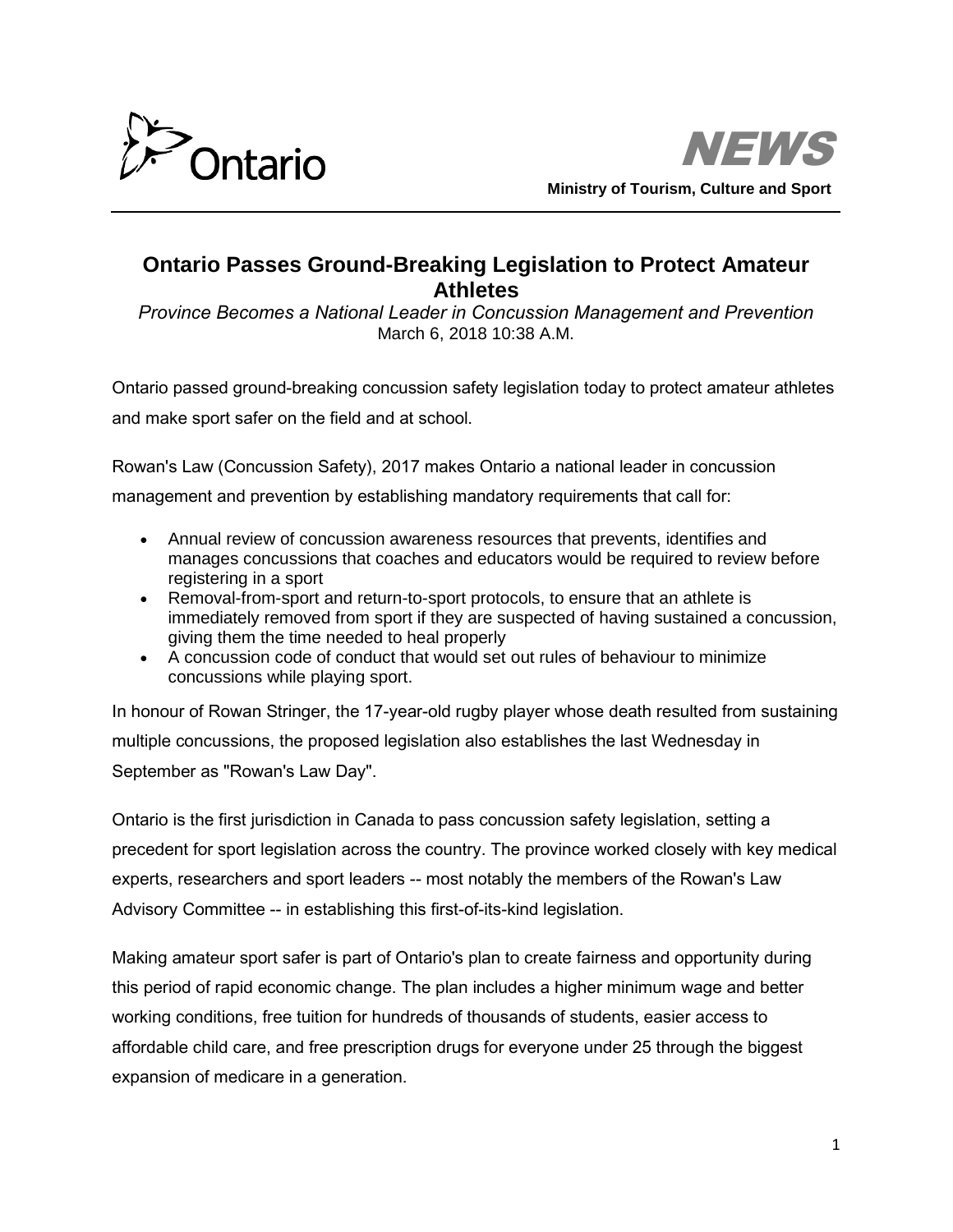## **QUOTES**

" With this legislation now in place, amateur athletes in Ontario – and the coaches and families that support them – will have the safe sport system that they want and deserve. Through increasing awareness, and changing conversations on the field, at school and in our homes, Ontario is creating a world class amateur sport system where athletes and Ontarians can participate safely."

- Daiene Vernile

Minister of Tourism, Culture and Sport

" I want to express my gratitude to the legislature for establishing Rowan's Law. Rowan's Law is the direct result of recommendations of the Rowan's Law Advisory Committee, who contributed their time, expertise and passion to develop thoughtful solutions to a significant health concern that has been unaddressed for far too long. I believe that Rowan's Law will become the "gold standard" for concussion legislation in Canada, because of the incredible work of the members of the Rowan's Law Advisory Committee. I look forward to seeing Rowan's Law implemented in the months to come, as well as the other key recommendations of the Advisory Committee. In the memory of our daughter Rowan, I thank all who were involved in bringing us to this day, and to those who will continue the important work of promoting concussion awareness."

- Gordon Stringer

Rowan's father

" This important legislation will create a safer environment for young athletes to participate in the sports of their choosing. Now, athletes and their coaches and families are going to benefit from increased awareness and knowledge of how to immediately assess and manage any form of head injury during a sports game. This will keep our young athletes healthy and beneficially engaged in sports."

- Helena Jaczek

Minister of Health and Long Term Care

" I applaud the passing of this legislation. The safety of our students is one of our top priorities. This important legislation will provide the necessary supports for our students and the entire school community."

- Indira Naidoo-Harris

Minister of Education